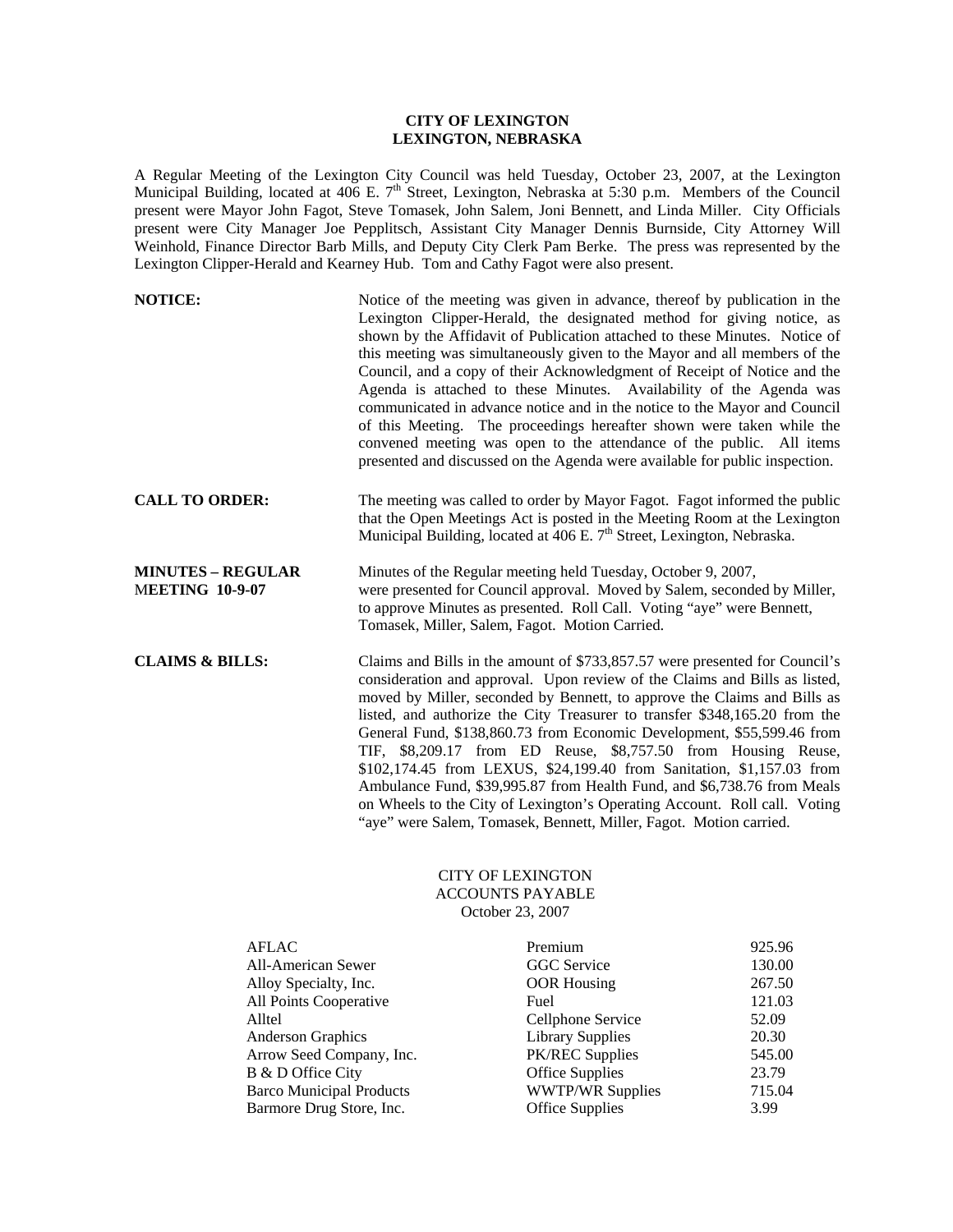| <b>Business Card</b>                                 | Food/Office Supplies               | 85.69                |
|------------------------------------------------------|------------------------------------|----------------------|
| Business Office Systems of Nebraska                  | <b>Office Supplies</b>             | 155.15               |
| Card Center/Orscheln                                 | Supplies                           | 219.61               |
| Case Credit Advantage                                | <b>WWTP Supplies</b>               | 552.52               |
| Cash-Wa Distributing                                 | Food & Supplies                    | 564.67               |
| Child's World, The                                   | <b>Books</b>                       | 199.35               |
| Coca Cola/Dr. Pepper of Kearney                      | <b>Beverages</b>                   | 60.00                |
| Concrete Workers, Inc.                               | 15th ST. Improvements              | 25,059.74            |
| Danko Emergency Equipment Co.                        | Fire Dept. Supplies                | 230.28               |
| Davis Energy, Inc.                                   | Fuel                               | 3,455.72             |
| Dawson County Handibus                               | Transportation                     | 4.00                 |
| DeBruce Grain                                        | <b>Ice Control Salt</b>            | 957.90               |
| Demco                                                | <b>Library Supplies</b>            | 170.64               |
| Dept of HHS/Regulation & Licensure                   | <b>WR Operator License</b>         | 94.00                |
| Diamond Sales                                        | <b>Books</b>                       | 230.95               |
| <b>Electric Fixture</b>                              | <b>EL/ST</b> Supplies              | 94.84                |
| <b>Farmer Brothers Coffee</b>                        | Food                               | 167.70               |
| Follett Software Co.                                 | <b>Library Supplies</b>            | 167.22               |
| Gale Group, The                                      | <b>Books</b>                       | 280.00               |
| Galls Inc.                                           | Police Supplies                    | 83.96                |
| <b>Health Claims Fund</b>                            | Claims                             | 38,056.76            |
| Holbein, Dahlas D.                                   | Maint. & Cleaning                  | 850.00               |
| HR Specialist                                        | Subscription                       | 148.00               |
| Hunt Cleaners, Inc.                                  | <b>ST Supplies</b>                 | 80.45                |
| H. W. Wilson Company, The                            | Subscriptions                      | 617.00               |
| <b>Ingram Library Services</b>                       | <b>Books</b>                       | 216.56               |
| Jeffrey Contracting                                  | <b>OOR Housing</b>                 | 8,490.00             |
| Jim Phillips Const.                                  | ST Repair/Main Break Repair        | 5,746.00             |
| Kovels On Antiques And Collectibles                  | Subscription                       | 27.00                |
| Lexington Newspapers, Inc.                           | Publications                       | 272.22               |
| <b>Lexington Recreation Programs</b>                 | Youth Basketball Instruction       | 2,500.00             |
| Lexington Volunteer Fire Dept.                       | Conference/Seminars                | 775.04               |
| Payroll                                              | Wages                              | 87,838.87            |
| Social Security                                      | Employer Portion / FICA Med        | 6,497.21             |
| <b>First National Bank</b>                           | <b>Employer Portion / Pension</b>  | 2,843.14             |
| <b>First National Bank</b>                           | <b>Police Pension</b>              | 1,333.23             |
| <b>ICMA</b>                                          | <b>City Manager Pension</b>        | 380.00               |
| Lien Lawn Services                                   | Lawn Care                          | 800.00               |
| Linweld                                              | Oxygen Supplies                    | 67.98                |
| Matt Parrott And Sons Co.                            | Office Supplies                    | 204.80               |
| Mead Lumber & Rental-Lexington                       | <b>WWTP Supplies</b>               | 23.99                |
| Mid-Nebraska Printing                                | Police Supplies                    | 29.64                |
| Mid-State Units                                      | Rental                             | 2,080.00             |
| Midwest Laboratories, Inc.                           | <b>WWTP Test Supplies</b>          | 1,068.90             |
| Miller & Associates                                  | <b>Professional Services</b>       | 1,000.00             |
| Nebraska Air Filter, Inc.                            | <b>Library Supplies</b>            | 244.74               |
| NE Dept. of Economic Development                     | <b>CDBG</b> Payments               | 8,209.17             |
| Nebraska Life                                        | Subscription                       | 21.00                |
| Nebraska Machinery                                   | <b>WWTP Supplies</b>               | 460.46               |
| Nebraska Tech & Telecomm, Inc.                       | Telephone Expense                  | 1,299.98             |
| Nebraska Public Health Environmental Lab. WR Testing |                                    | 827.00               |
| Neopost                                              | Postage                            | 1,500.00             |
| <b>Overton Community Center</b>                      | Meals On Wheels<br>Concrete/Gravel | 100.00               |
| Paulsen, Inc.<br>Pinnacle Agency, The                | <b>Insurance Premium</b>           | 122.30<br>174,692.00 |
| Plum Creek Market Place                              | Food                               | 16.24                |
| <b>Plum Creek Motors</b>                             | Police Car                         | 10,998.00            |
|                                                      |                                    |                      |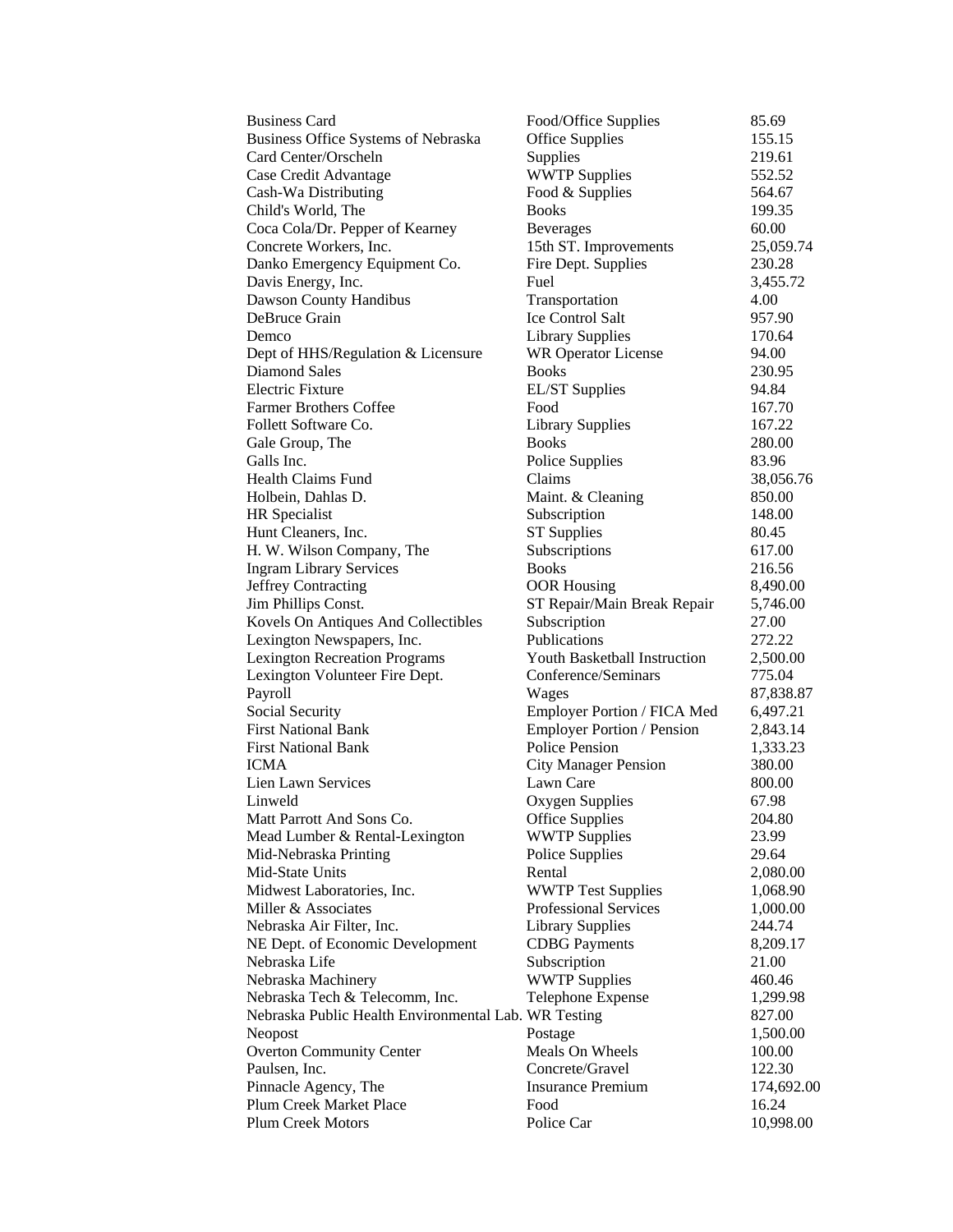| Roberts Dairy Company                    | <b>Beverages</b>               | 106.57    |
|------------------------------------------|--------------------------------|-----------|
| Rourke Publishing Group                  | <b>Books</b>                   | 223.30    |
| S & W Auto Parts, Inc.                   | <b>WWTP Supplies</b>           | 93.21     |
| Service Master Mid Nebraska              | Library/GGC Cleaning Service   | 2,027.50  |
| Simmerman Electric                       | <b>WWTP Service</b>            | 492.80    |
| <b>Sports Illustrated</b>                | Subscription                   | 89.04     |
| <b>Summit Supply Corporation</b>         | PK Equipment Supplies          | 970.00    |
| T. L. Sund Constructors, Inc.            | ST Repair                      | 234.27    |
| T. O. Haas Tire Co., Inc.                | Tire Repair                    | 25.79     |
| Team Detail & Quicklube                  | Car Washes                     | 43.98     |
| Thompson Co., The                        | Food & Supplies                | 791.04    |
| <b>Thomson Healthcare</b>                | Book                           | 9.95      |
| TierOne-Lib. Petty Cash                  | Postage                        | 18.04     |
| Travelers                                | <b>Insurance Premium</b>       | 6,977.00  |
| <b>U-Save Business Equipment</b>         | POOL/REC/ST Supplies           | 286.95    |
| U. S. Department of Agriculture          | Service Agreement              | 4,605.00  |
| Wal-Mart                                 | Supplies                       | 388.61    |
| <b>Ward Laboratories</b>                 | <b>Lab Tests</b>               | 24.00     |
| All Points Cooperative                   | Fuel                           | 42.59     |
| Alltel                                   | Cellphone Service              | 147.72    |
| <b>American Water Works Association</b>  | Membership Dues                | 280.00    |
| B & D Office City                        | <b>Office Supplies</b>         | 40.00     |
| Bradfield, Rollie                        | <b>Boots</b>                   | 68.48     |
|                                          |                                |           |
| Card Center/Orscheln                     | Supplies                       | 27.80     |
| Case Credit Advantage                    | <b>Central Garage Supplies</b> | 207.66    |
| Cash-Wa Distributing                     | Food & Supplies                | 1,404.58  |
| Central Garage Fund                      | Repairs/Service                | 6,213.62  |
| <b>Certified Laboratories</b>            | <b>Central Garage Supplies</b> | 851.07    |
| Chali, Cesar                             | <b>Boots</b>                   | 34.77     |
| <b>Community Redevelopment Authority</b> | Welcome Sign/TIF               | 3,400.00  |
| Dan's Sanitation                         | <b>Sanitation Fees</b>         | 24,199.40 |
| Davis Energy, Inc.                       | Fuel/Supplies                  | 131.75    |
| <b>EDM Equipment Company</b>             | <b>Central Garage Supplies</b> | 110.74    |
| <b>Electric Fixture</b>                  | <b>WWTP Supplies</b>           | 40.63     |
| <b>Five Star Flooring</b>                | <b>Building Maintenance</b>    | 1,899.50  |
| <b>FYR-TEK</b>                           | Repairs                        | 185.00    |
| Gale Group, The                          | Book                           | 22.07     |
| Galls, Inc.                              | Police Supplies                | 67.99     |
| Government Finance Officers Association  | Book                           | 43.00     |
| Health Claims Fund                       | Claims                         | 1,013.15  |
| IEQ Industries, LTD                      | <b>Central Garage Supplies</b> | 298.86    |
| Lexington, City of                       | Franchise/Service Fees         | 56,789.45 |
| Lexington, City of ED Reuse              | <b>CEL Payback</b>             | 13,131.19 |
| Lexington, City of General Fund          | <b>NW Paving Payback</b>       | 52,199.46 |
| Lexington, City of Housing Fund          | <b>CEL Payback</b>             | 19,696.78 |
| Lexington Truck & Auto                   | <b>Central Garage Supplies</b> | 25.00     |
| Lexington True Value                     | Supplies                       | 55.92     |
| Lexington Utilities System               | Utilities                      | 18,645.08 |
| Matt Friend Truck Equipment              | Central Garage Spls/Snow Plow  | 5,851.00  |
| Nebraska Library Commission              | Books/Seminars                 | 136.45    |
| Nelson, Thomas R.                        | Conference                     | 98.16     |
| Prairie Pirates, The                     | <b>Book</b>                    | 17.50     |
| Rasmussen Mechanical Service Corp.       | Library Service/Repair         | 2,819.80  |
| <b>Roberts Dairy Company</b>             | <b>Beverages</b>               | 217.36    |
| S & W Auto Parts, Inc.                   | <b>Central Garage Supplies</b> | 719.17    |
| Scholastic Library Publishing            | <b>Books</b>                   | 144.30    |
| Service Master Mid Nebraska              | <b>GGC</b> Service             | 78.75     |
|                                          |                                |           |

| verages                                     | 106.57                |
|---------------------------------------------|-----------------------|
| oks                                         | 223.30                |
| <b>WTP Supplies</b>                         | 93.21                 |
| brary/GGC Cleaning Service                  | 2,027.50              |
| <b>WTP Service</b>                          | 492.80                |
| bscription                                  | 89.04                 |
| <b>Equipment Supplies</b>                   | 970.00                |
| Repair                                      | 234.27                |
| re Repair                                   | 25.79                 |
| r Washes                                    | 43.98                 |
| od & Supplies                               | 791.04                |
| юk                                          | 9.95                  |
| stage                                       | 18.04                 |
| surance Premium                             | 6,977.00              |
| OL/REC/ST Supplies                          | 286.95                |
| rvice Agreement                             | 4,605.00              |
| pplies                                      | 388.61                |
| <b>b</b> Tests                              | 24.00                 |
| el                                          | 42.59                 |
| llphone Service                             | 147.72                |
| embership Dues                              | 280.00                |
| fice Supplies                               | 40.00                 |
| ots                                         | 68.48                 |
| pplies                                      | 27.80                 |
| ntral Garage Supplies                       | 207.66                |
| od & Supplies                               | 1,404.58              |
| pairs/Service                               | 6,213.62              |
| intral Garage Supplies                      | 851.07                |
| ots                                         | 34.77                 |
| elcome Sign/TIF                             | 3,400.00              |
| nitation Fees                               | 24,199.40             |
| el/Supplies                                 | 131.75                |
| intral Garage Supplies                      | 110.74                |
| <b>WTP Supplies</b>                         | 40.63                 |
| ilding Maintenance                          | 1,899.50              |
| pairs                                       | 185.00                |
| юk                                          | 22.07                 |
| lice Supplies                               | 67.99                 |
| юk                                          | 43.00                 |
| aims                                        | 1,013.15              |
| ntral Garage Supplies                       | 298.86                |
| anchise/Service Fees                        | 56,789.45             |
| <b>L</b> Payback                            | 13,131.19             |
| <b>V Paving Payback</b>                     | 52,199.46             |
| <b>EL</b> Payback                           | 19,696.78             |
| ntral Garage Supplies                       | 25.00                 |
| pplies<br>ilities                           | 55.92                 |
|                                             | 18,645.08<br>5,851.00 |
| ntral Garage Spls/Snow Plow<br>oks/Seminars | 136.45                |
| nference                                    | 98.16                 |
| юk                                          | 17.50                 |
| brary Service/Repair                        | 2,819.80              |
| verages                                     | 217.36                |
| ntral Garage Supplies                       | 719.17                |
| oks                                         | 144.30                |
| GC Service                                  | 78.75                 |
|                                             |                       |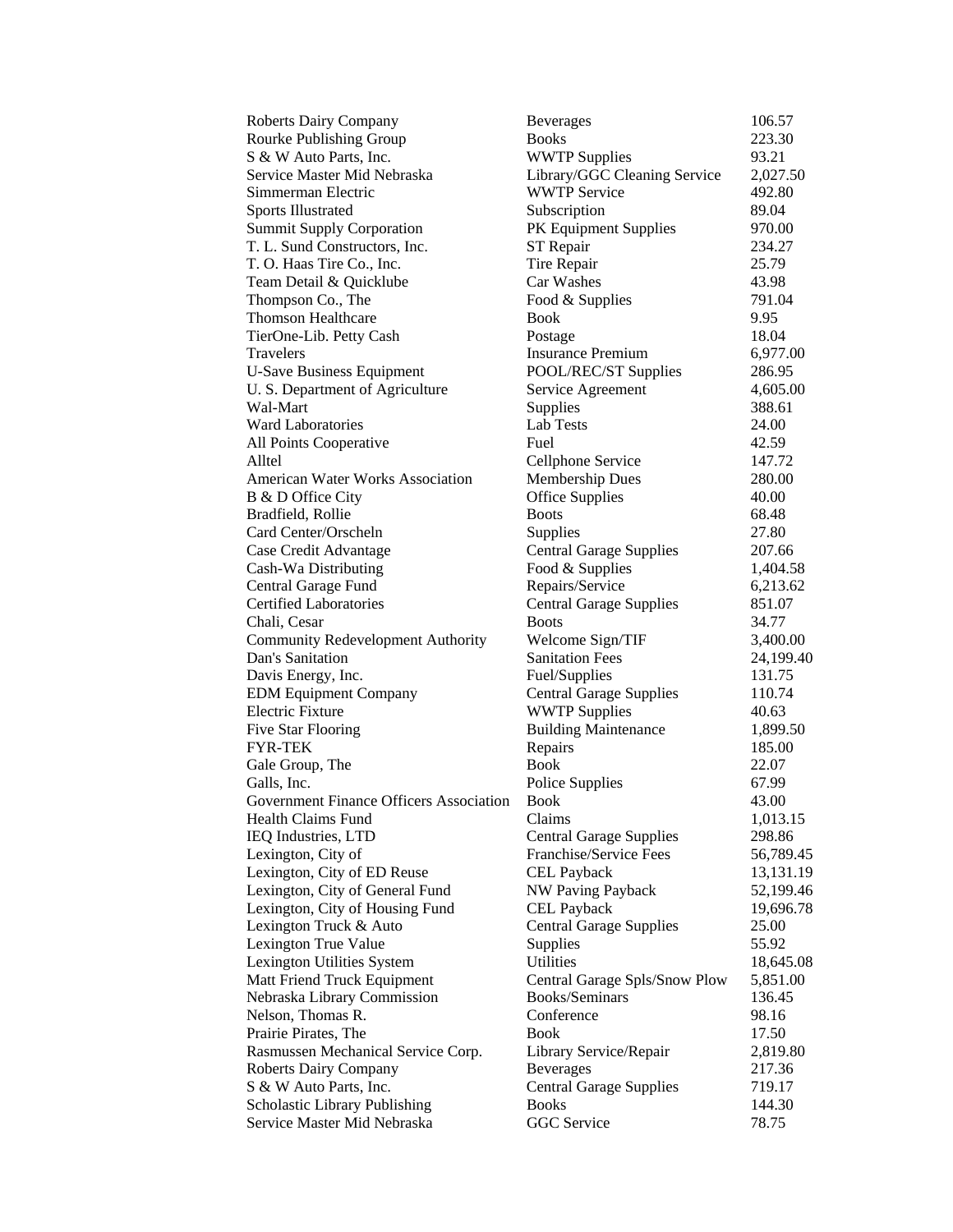| T. O. Haas Tire Co., Inc.        |                                                | <b>Tires</b>                                                                                                                                                                                                                                                                                                                                                                                                                                                                                                                                                                                                                                                                                                                                                                                                                                                                                                                                                                                                                                                                                              | 571.05     |
|----------------------------------|------------------------------------------------|-----------------------------------------------------------------------------------------------------------------------------------------------------------------------------------------------------------------------------------------------------------------------------------------------------------------------------------------------------------------------------------------------------------------------------------------------------------------------------------------------------------------------------------------------------------------------------------------------------------------------------------------------------------------------------------------------------------------------------------------------------------------------------------------------------------------------------------------------------------------------------------------------------------------------------------------------------------------------------------------------------------------------------------------------------------------------------------------------------------|------------|
| Third Party Environmental, Inc.  |                                                | Asbestos Inspection                                                                                                                                                                                                                                                                                                                                                                                                                                                                                                                                                                                                                                                                                                                                                                                                                                                                                                                                                                                                                                                                                       | 600.00     |
| Thompson Co., The                |                                                | Food                                                                                                                                                                                                                                                                                                                                                                                                                                                                                                                                                                                                                                                                                                                                                                                                                                                                                                                                                                                                                                                                                                      | 505.09     |
| <b>TierOne Bank</b>              |                                                | <b>CEL Payment</b>                                                                                                                                                                                                                                                                                                                                                                                                                                                                                                                                                                                                                                                                                                                                                                                                                                                                                                                                                                                                                                                                                        | 106,032.76 |
| TierOne-City Petty Cash          |                                                | Postage/Food/Fuel/Car Titles                                                                                                                                                                                                                                                                                                                                                                                                                                                                                                                                                                                                                                                                                                                                                                                                                                                                                                                                                                                                                                                                              | 141.07     |
| TierOne-Library Petty Cash       |                                                | Postage                                                                                                                                                                                                                                                                                                                                                                                                                                                                                                                                                                                                                                                                                                                                                                                                                                                                                                                                                                                                                                                                                                   | 19.76      |
| <b>U-Save Business Equipment</b> |                                                | Postage                                                                                                                                                                                                                                                                                                                                                                                                                                                                                                                                                                                                                                                                                                                                                                                                                                                                                                                                                                                                                                                                                                   | 7.55       |
| <b>Utility Equipment</b>         |                                                | <b>WR Supplies</b>                                                                                                                                                                                                                                                                                                                                                                                                                                                                                                                                                                                                                                                                                                                                                                                                                                                                                                                                                                                                                                                                                        | 1,010.14   |
| Wal-Mart                         |                                                | Supplies                                                                                                                                                                                                                                                                                                                                                                                                                                                                                                                                                                                                                                                                                                                                                                                                                                                                                                                                                                                                                                                                                                  | 131.03     |
|                                  |                                                | <b>TOTAL CLAIMS:</b>                                                                                                                                                                                                                                                                                                                                                                                                                                                                                                                                                                                                                                                                                                                                                                                                                                                                                                                                                                                                                                                                                      | 733,857.57 |
|                                  |                                                |                                                                                                                                                                                                                                                                                                                                                                                                                                                                                                                                                                                                                                                                                                                                                                                                                                                                                                                                                                                                                                                                                                           |            |
| <b>STREET VENDORS:</b>           | Miller, Salem, Tomasek, Fagot. Motion carried. | An Ordinance entitled "AN ORDINANCE TO PROVIDE REGULATION<br>OF STREET VENDORS; TO REPEAL ALL ORDINANCES OR SECTIONS<br>OF ORDINANCES IN CONFLICT HEREWITH; AND TO PROVIDE FOR<br>AN EFFECTIVE DATE AND FOR PUBLICATION IN PAMPHLET FORM"<br>was read. Following discussion, moved by Tomasek, seconded by Salem, to<br>approve Ordinance on first reading. Roll call. Voting "aye" were Bennett,                                                                                                                                                                                                                                                                                                                                                                                                                                                                                                                                                                                                                                                                                                         |            |
| <b>LICENSE FEES:</b>             | meetings.                                      | A resolution regarding a fee schedule for street vendor licenses was<br>discussed and will be considered along with that ordinance at future                                                                                                                                                                                                                                                                                                                                                                                                                                                                                                                                                                                                                                                                                                                                                                                                                                                                                                                                                              |            |
| <b>PUBLIC HEARING:</b>           |                                                | Mayor Fagot opened the Public Hearing to consider a request by Thomas G.<br>and M. Catherine Fagot to rezone property at 1210 N. Johnson from R-3<br>Residential to C-3 Commercial. Dr. Tom Fagot appeared before the Council<br>to outline his plans for the property as storage for his dental practice and<br>possible parking in the future. Pepplitsch noted that this request was<br>presented before the Planning Commission at their last regular meeting and<br>was recommended for approval. The Public Hearing was closed.<br>An Ordinance entitled "AN ORDINANCE TO REZONE LOTS 15 AND 16,<br>BLOCK 3, MACCOLL AND LEFLANG'S SECOND ADDITION TO THE<br>CITY OF LEXINGTON, FROM R-3 RESIDENTIAL DISTRICT TO C-3<br>HIGHWAY COMMERCIAL DISTRICT; TO REPEAL ALL<br>ORDINANCES OR SECTIONS OF ORDINANCES IN CONFLICT<br>HEREWITH; TO PROVIDE FOR AN EFFECTIVE DATE AND FOR<br>PUBLICATION IN PAMPHLET FORM" was read by title. Following<br>discussion, moved by Salem, seconded by Miller to suspend the rules<br>regarding the reading of the ordinance on three separate occasions. Roll call. |            |
|                                  |                                                | Voting "aye" were Bennett, Tomasek, Miller, Salem, Fagot. Motion carried.<br>Ordinance No. 2240 was read by title. Moved by Salem, seconded by<br>Bennett, to approve Ordinance No. 2240 on final reading. Roll call. Voting<br>"aye" were Miller, Tomasek, Bennett, Salem, Fagot. Motion carried.                                                                                                                                                                                                                                                                                                                                                                                                                                                                                                                                                                                                                                                                                                                                                                                                        |            |
| <b>SALE AGREEMENT:</b>           | Motion carried.                                | Pepplitsch presented an Agreement for the Sale of Real Estate to the<br>Lexington Area Solid Waste Agency. Following discussion, moved by<br>Tomasek, seconded by Bennett, to approve the agreement for the sale of land<br>to the Lexington Area Solid Waste Agency and to authorize the Mayor to<br>sign. Roll call. Voting "aye" were Salem, Miller, Bennett, Tomasek, Fagot.                                                                                                                                                                                                                                                                                                                                                                                                                                                                                                                                                                                                                                                                                                                          |            |
| <b>ORDINANCE:</b>                |                                                | An Ordinance entitled "AN ORDINANCE DIRECTING THE SALE OF<br>350.12 ACRES IN THE SOUTHEAST QUARTER AND PART OF THE<br>NORTHEAST QUARTER, PART OF THE NORTHWEST QUARTER,<br>AND PART OF THE SOUTHWEST QUARTER OF SECTION 20,                                                                                                                                                                                                                                                                                                                                                                                                                                                                                                                                                                                                                                                                                                                                                                                                                                                                               |            |